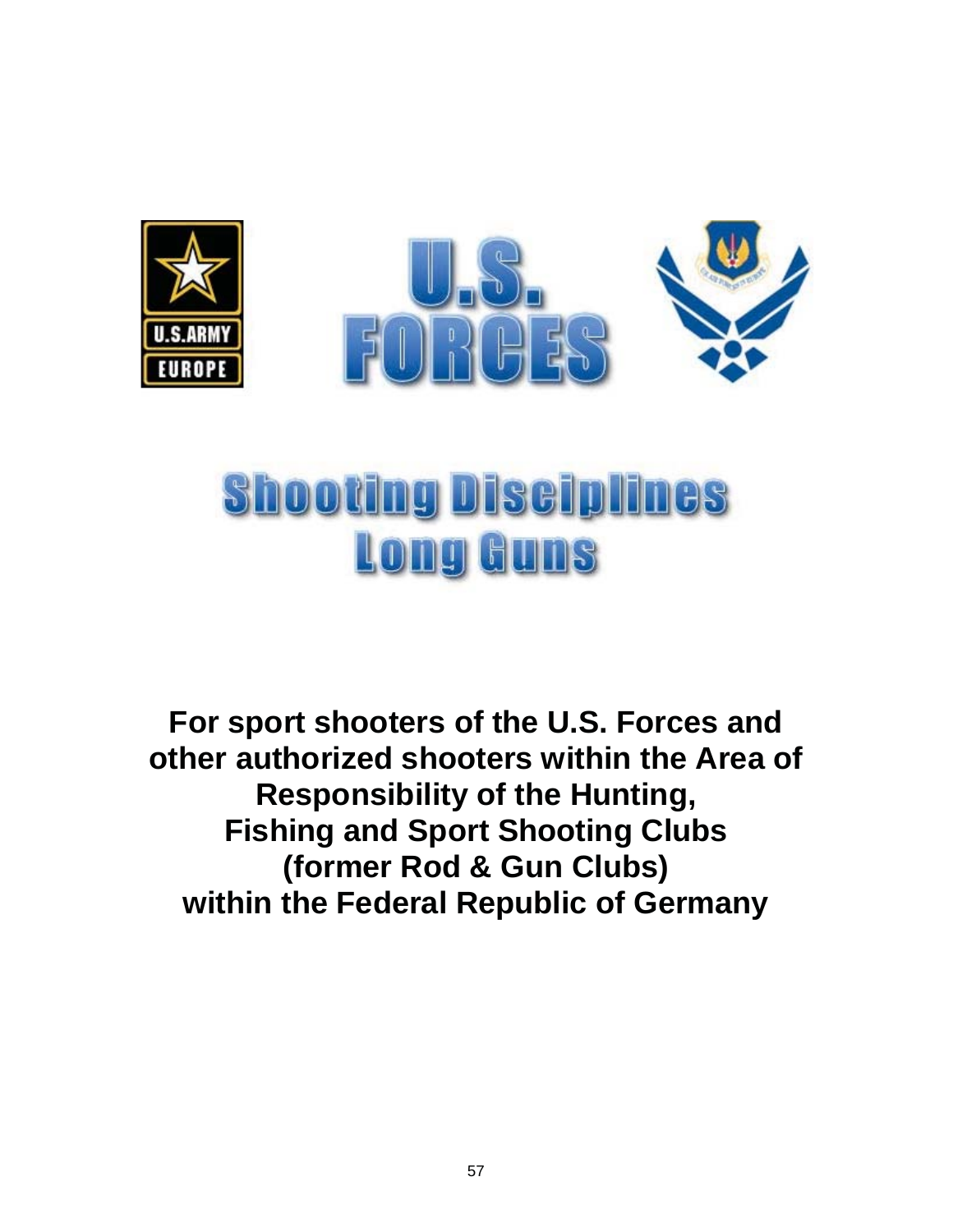#### **OG 1**

- **Weapon**: All service rifles (single shot, repeating, semi-automatic), that fire metallic cartridges loaded with nitro powder which were kept beyond the testing stage or are presently used in a regular army, by the police, the border police, customs agencies or the civilian versions of the above-described weapons, are permitted. Military sporting rifles are not permitted. The provisions of the Law on the Control of Weapons of War and of the applicable Weapons Law are absolutely binding. Special "sniper" weapons may only be used with special permission by the range control officer and after removal of the optical sights.
	- a. Sights: The sights consist of two components (front and rear sight; rear peep sight is permitted.)
	- b. Trigger: Min. 1000 g, trigger stop is not allowed.
	- c. Stock: Changes to the exterior stock and hardware fastening parts are not allowed (suspension of the system in the stock is permitted).
- **Caliber:** Caliber must be the same as the original for the weapon type (Caliber Range: 6.00mm to 12,00mm).
- **Ammunition**: The use of commercially available, as well as reloaded ammunition is permitted. Only ammunition will be used which is loaded in metallic cartridges and which utilizes nitropropulsion powder.

**Aiming Position:** Prone position supported, sitting position supported

**Distance to Target:** 50 m, 100 m or 300 m

- **Targets:** Target No. 2 at 50 meters Target No. 1 at 100 meters Target No. 1 at 300 meters
- **Number of Shots / Shooting Time:** 20 shots in 10 minutes. 2 trial shots in 2 minutes if possible.
- **Equipment**: Shooting glasses and iris blinds are permitted. Shooting jacket, shooting trousers, shooting gloves, and shooting shoes are not permitted.
- **Scoring:** Scoring will be accomplished in accordance with general rules.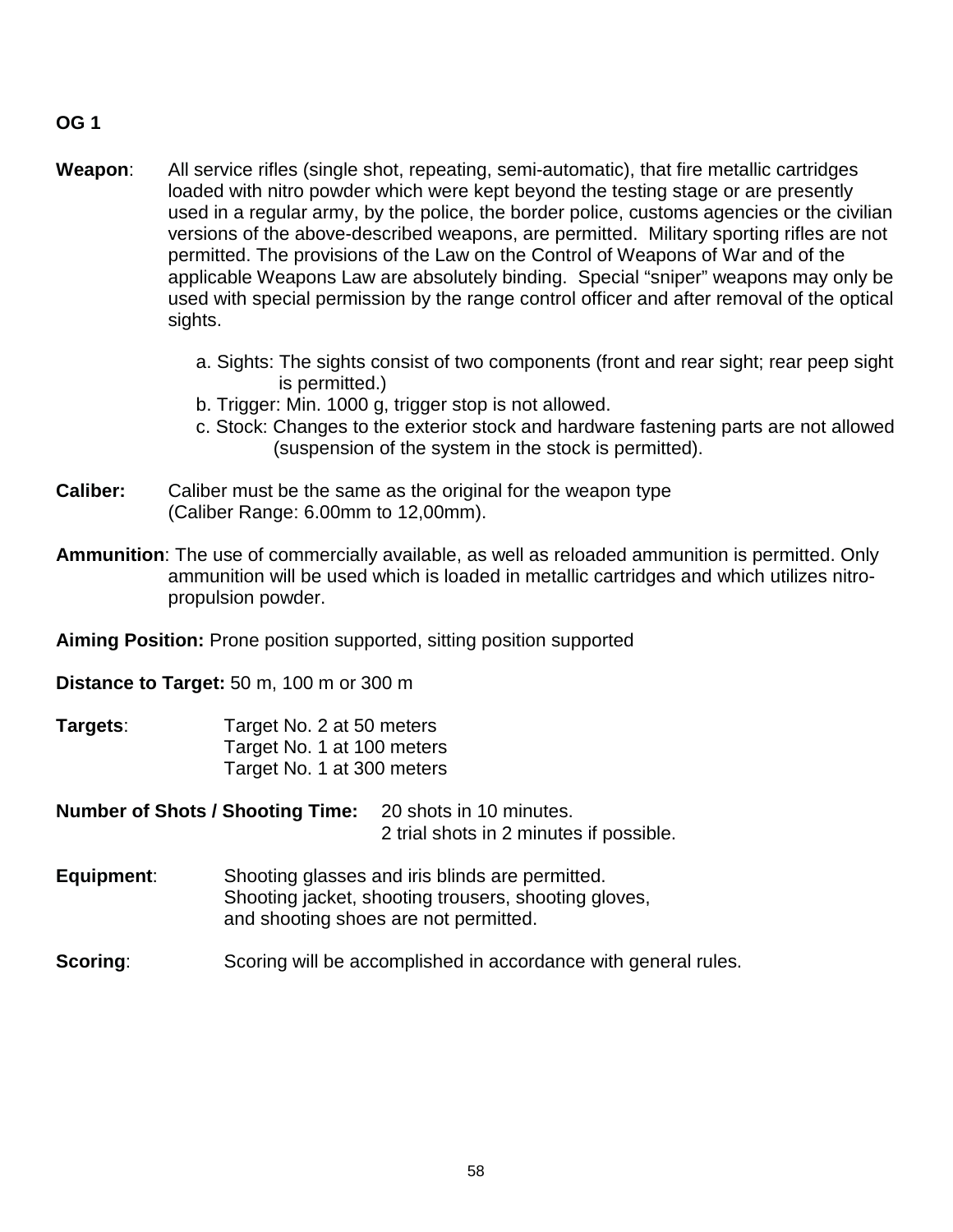# **OG 2**

- **Weapon**: All training rifles(single shot, repeating, semi-automatic), modeled after service rifles which were used beyond the testing stage or are presently used in a regular army, by the police, the border police, customs agencies or the civilian versions of the abovedescribed weapons, are permitted. Military sporting rifles are not permitted. The provisions of the Law on the Control of Weapons of War and of the applicable Weapons Law are absolutely binding.
	- a. Sights: The sights consist of two components (front and rear sight, rear peep sight is permitted.)
	- b. Trigger: Min. 1000 g, trigger stop is allowed.
	- c. Stock: Changes to the exterior stock and hardware fastening parts are not allowed (suspension of the system in the stock is permitted.)

**Caliber:** Only weapons in .22lr are permitted.

**Ammunition**: Only commercially available ammunition may be used

**Aiming Position:** Prone position supported, sitting position supported

**Distance:** 50 m, 100 m or 300 m

**Targets**: Target No. 2 at 50 meters Target No. 1 at 100 meters Target No. 1 at 300 meters

**Number of Shots / Shooting Time:** 20 shots in 10 minutes. 2 trial shots in 2 minutes if possible.

**Equipment**: Shooting glasses and iris blinds are permitted. Shooting jacket, shooting trousers, shooting gloves, and shooting shoes are not permitted.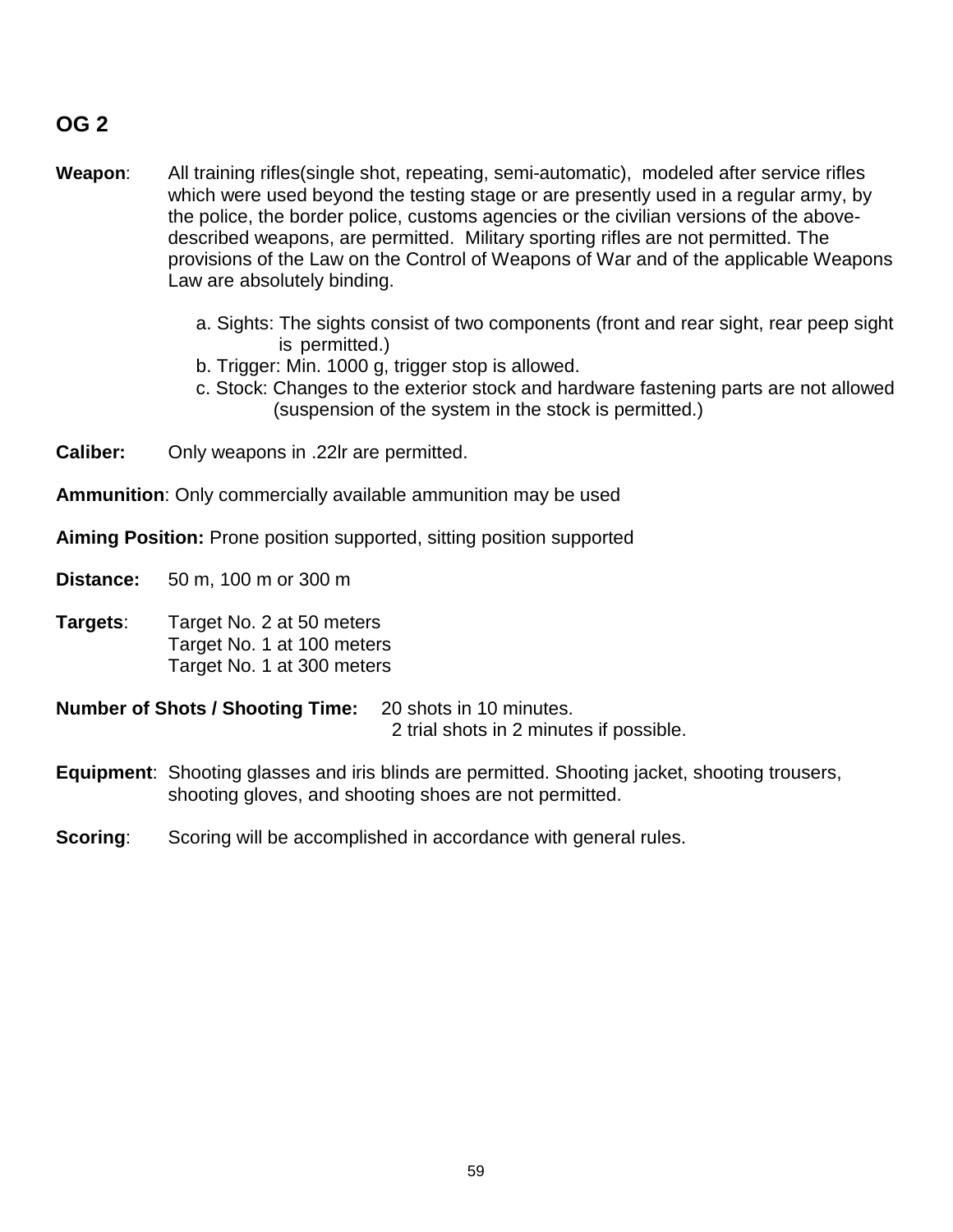# **OG 3**

- **Weapon:** All service rifles (single shot, repeating, semi-automatic), which were used beyond the testing stage or are presently used in a regular army, by the police, the border police, customs agencies or the civilian versions of the above-described weapons, are permitted. Military sporting rifles are not permitted. The provisions of the Law on the Control of Weapons of War and of the applicable Weapons Law are absolutely binding.
	- a. Sights: Use of a rifle scope is mandatory. Magnification factor of the scope may not exceed 10.
	- b. Trigger: Min. 1000 g, trigger stop is not permitted.
	- c. Stock: Changes to the exterior stock and hardware fastening parts are not allowed (suspense of the system in the stock is permitted).
- **Caliber:** Caliber must be the same as the original for the weapon type (Caliber Range: 6.00mm to 12,00mm).
- **Ammunition**: The use of commercially available, as well as reloaded ammunition is permitted. Only ammunition in metallic cartridges with nitro-propulsion powder may be used.

**Aiming Position:** Prone position supported, sitting position supported.

**Distance**: 50 m, 100 m or 300 m

**Targets**: Target No. 4 at 50 meters Target No. 4 at 100 meters Target No. 3 at 300 meters

**Number of Shots / Shooting Time:** 20 shots in 10 minutes. If possible, 2 trial shots in 2 Minutes.

**Equipment**: Shooting glasses and iris blinds are permitted. Shooting jacket, shooting trousers, shooting gloves, and shooting shoes are not permitted.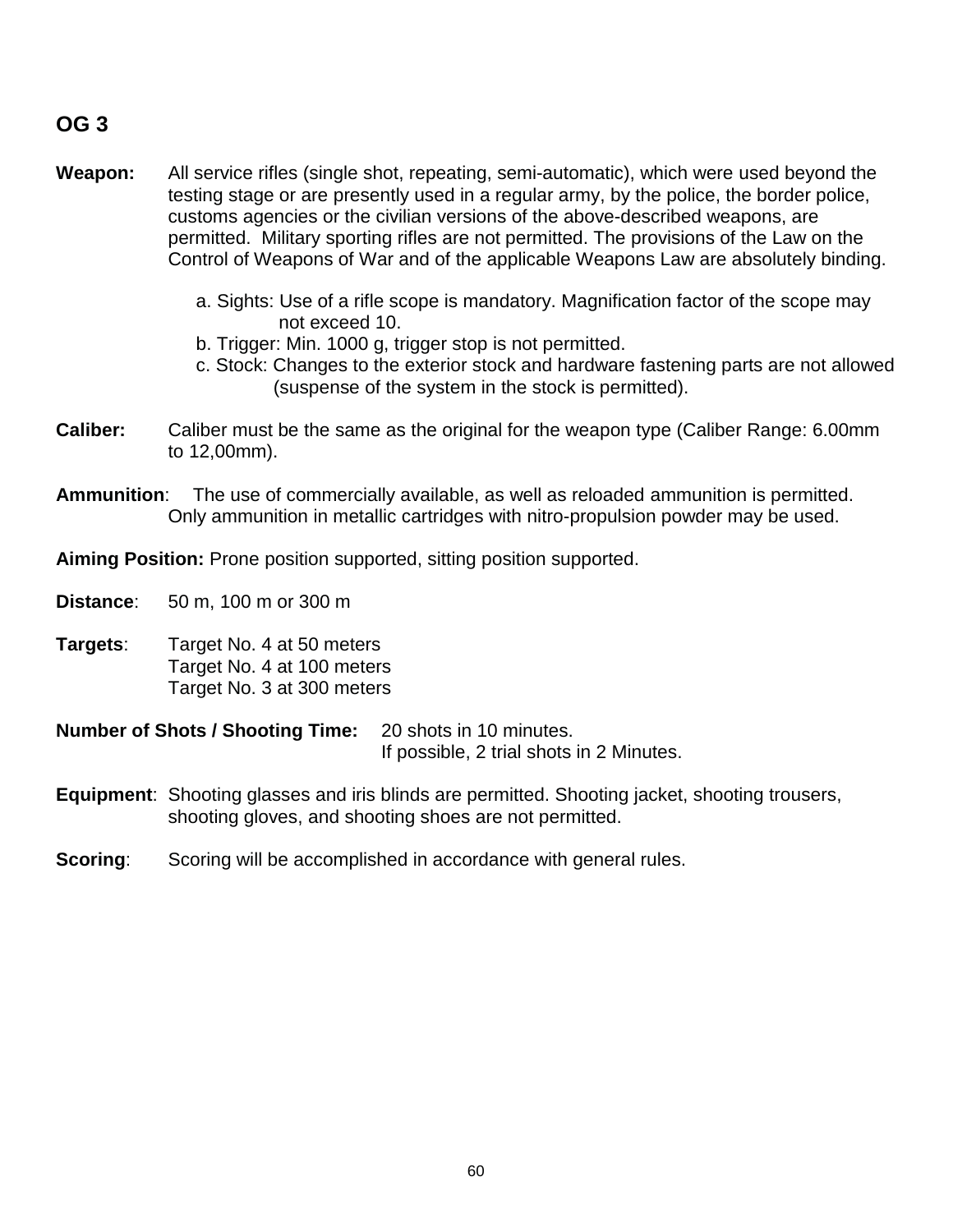# **ZF 1**

**Weapon**: All single-shot, bolt-action, and semi-automatic rifles with scope, which do not exceed a total weight of 15 Kilograms are permitted.

- a. Scope: Magnification factor may not exceed 24x.
- b. Trigger: Min. 500 g, in case of semi-automatic rifles min. 1000 g. Trigger stop is allowed.
- **Caliber**: All center fire cartridges are allowed Caliber .22 to caliber .40
- **Ammunition**: The use of commercially available, as well as reloaded ammunition is permitted. Only ammunition in metallic cartridges with nitro-propulsion powder may be used.
- **Aiming Position:** Prone position supported, sitting position supported

**Distance:** 50 m, 100 m or 300 m

**Targets**: Target No. 4 at 50 meters Target No. 3 at 100 meters Target No. 3 at 300 meters

**Number of Shots / Shooting Time:** 20 shots in 10 minutes If possible, 2 trial shots in 2 Minutes.

- **Equipment**: Shooting glasses and iris blinds are permitted. Shooting jacket, shooting trousers, shooting gloves, and shooting shoes are not permitted.
- **Scoring:** Scoring will be accomplished in accordance with general rules.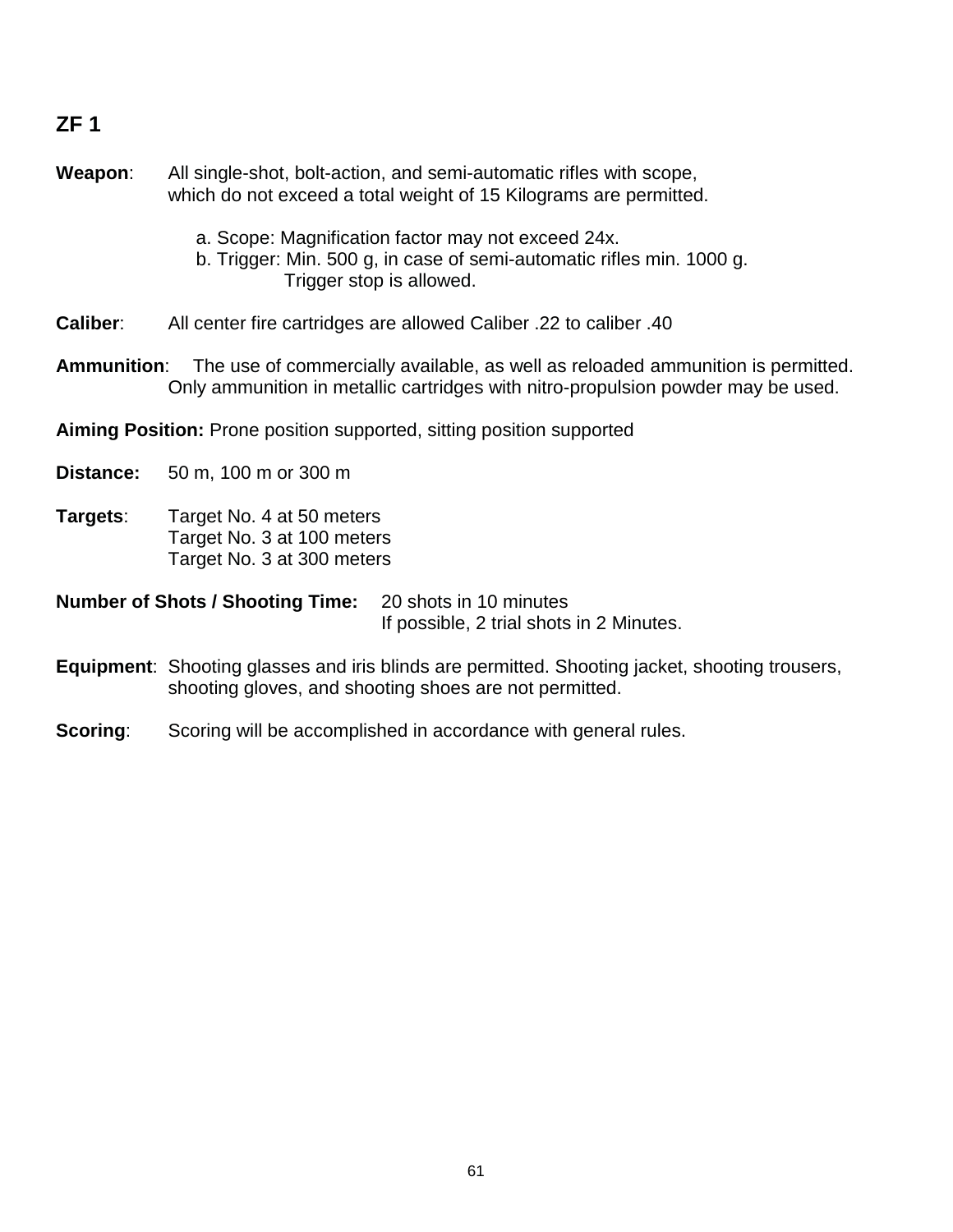# **ZF 2**

| Weapon:         | All single-shot, bolt-action, and semi-automatic rifles with scope which do not exceed a<br>total weight of 15 Kilograms are permitted.                         |
|-----------------|-----------------------------------------------------------------------------------------------------------------------------------------------------------------|
|                 | a. Scope: Magnification may not exceed factor 24.                                                                                                               |
|                 | b. Trigger: Min. 500 g, trigger stop is allowed.                                                                                                                |
| <b>Caliber:</b> | Only weapons in .22Ir are permitted.                                                                                                                            |
|                 | <b>Ammunition:</b> Only commercially available ammunition is permitted.                                                                                         |
|                 | <b>Aiming Position:</b> Prone position supported and sitting position supported                                                                                 |
| Distance:       | 50 m or 100 m                                                                                                                                                   |
| Targets:        | Target No. 3 at 100 meters<br>Target No. 4 at 50 meters                                                                                                         |
|                 | <b>Number of Shots / Shooting Time:</b><br>20 shots in 10 minutes<br>If possible, 2 trial shots in 2 Minutes.                                                   |
|                 | <b>Equipment:</b> Shooting glasses and iris blinds are permitted. Shooting jacket, shooting trousers,<br>shooting gloves, and shooting shoes are not permitted. |
| Scoring:        | Scoring will be accomplished in accordance with general rules.                                                                                                  |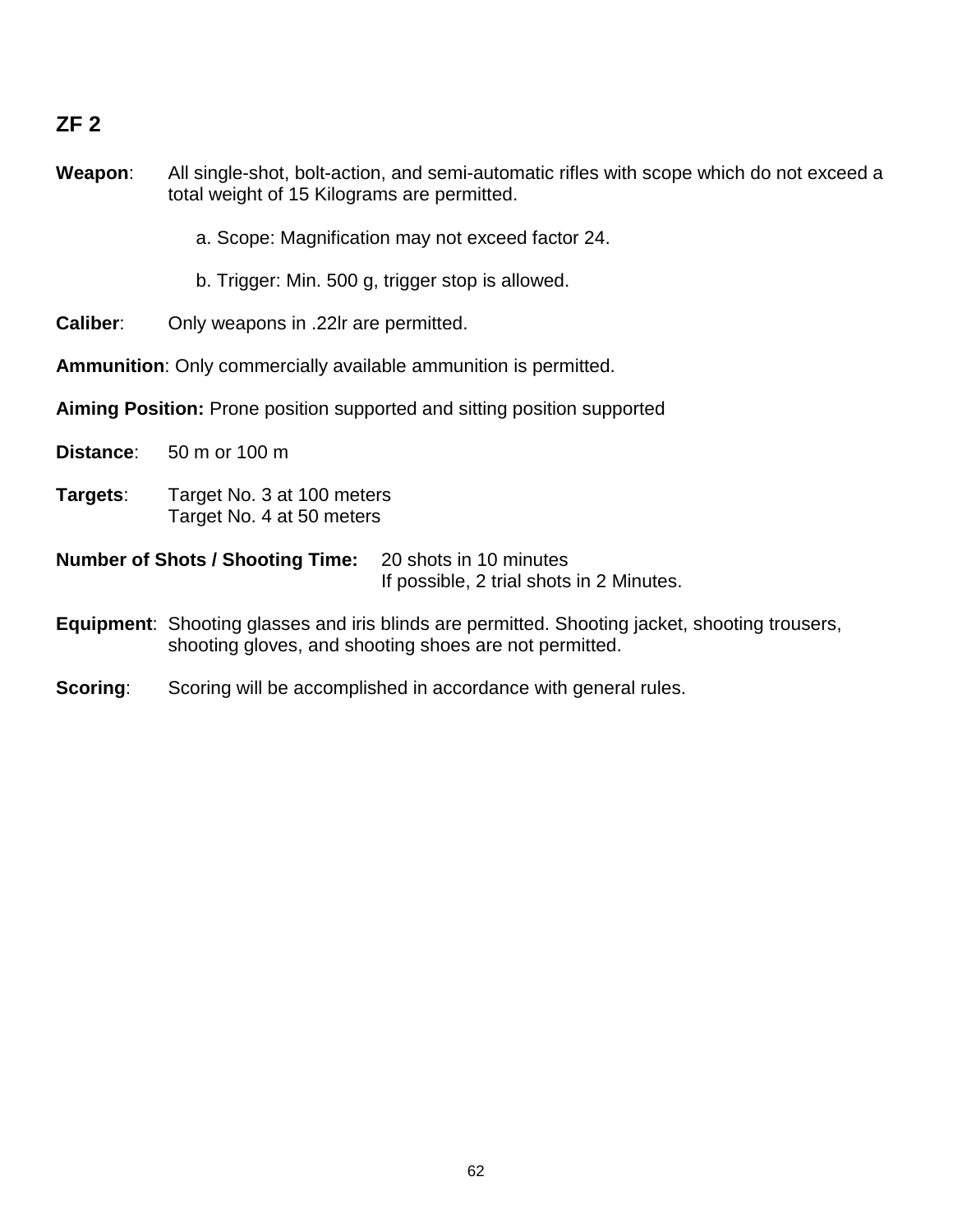| SL <sub>1</sub>  |                                                                                       |                                                                                                                                                                     |
|------------------|---------------------------------------------------------------------------------------|---------------------------------------------------------------------------------------------------------------------------------------------------------------------|
| Weapon:          | All semi-automatic rifles with open sights are permitted.                             |                                                                                                                                                                     |
|                  |                                                                                       | a. Sights: Sights must consist of two components (front and rear sight).                                                                                            |
|                  | b. Trigger: Min. 1000 g, trigger stop is allowed.                                     |                                                                                                                                                                     |
| Caliber:         | All center-fire cartridges are permitted<br>40. Caliber .22 to caliber                |                                                                                                                                                                     |
| Ammunition:      |                                                                                       | The use of commercially available, as well as reloaded ammunition is permitted.<br>Only ammunition in metallic cartridges with nitro-propulsion powder may be used. |
|                  | <b>Aiming Position:</b> Prone position supported, sitting position supported          |                                                                                                                                                                     |
| <b>Distance:</b> | 50 m, 100 m ot 300 m                                                                  |                                                                                                                                                                     |
| Targets:         | Target No. 2 at 50 meters<br>Target No. 1 at 100 meters<br>Target No. 3 at 300 meters |                                                                                                                                                                     |
|                  | <b>Number of Shots / Shooting Time:</b>                                               | 20 shots in 10 minutes<br>If possible, 2 trial shots in 2 Minutes.                                                                                                  |
|                  | shooting gloves, and shooting shoes are not permitted.                                | Equipment: Shooting glasses and iris blinds are permitted. Shooting jacket, shooting trousers,                                                                      |
| Scoring:         | Scoring will be accomplished in accordance with general rules.                        |                                                                                                                                                                     |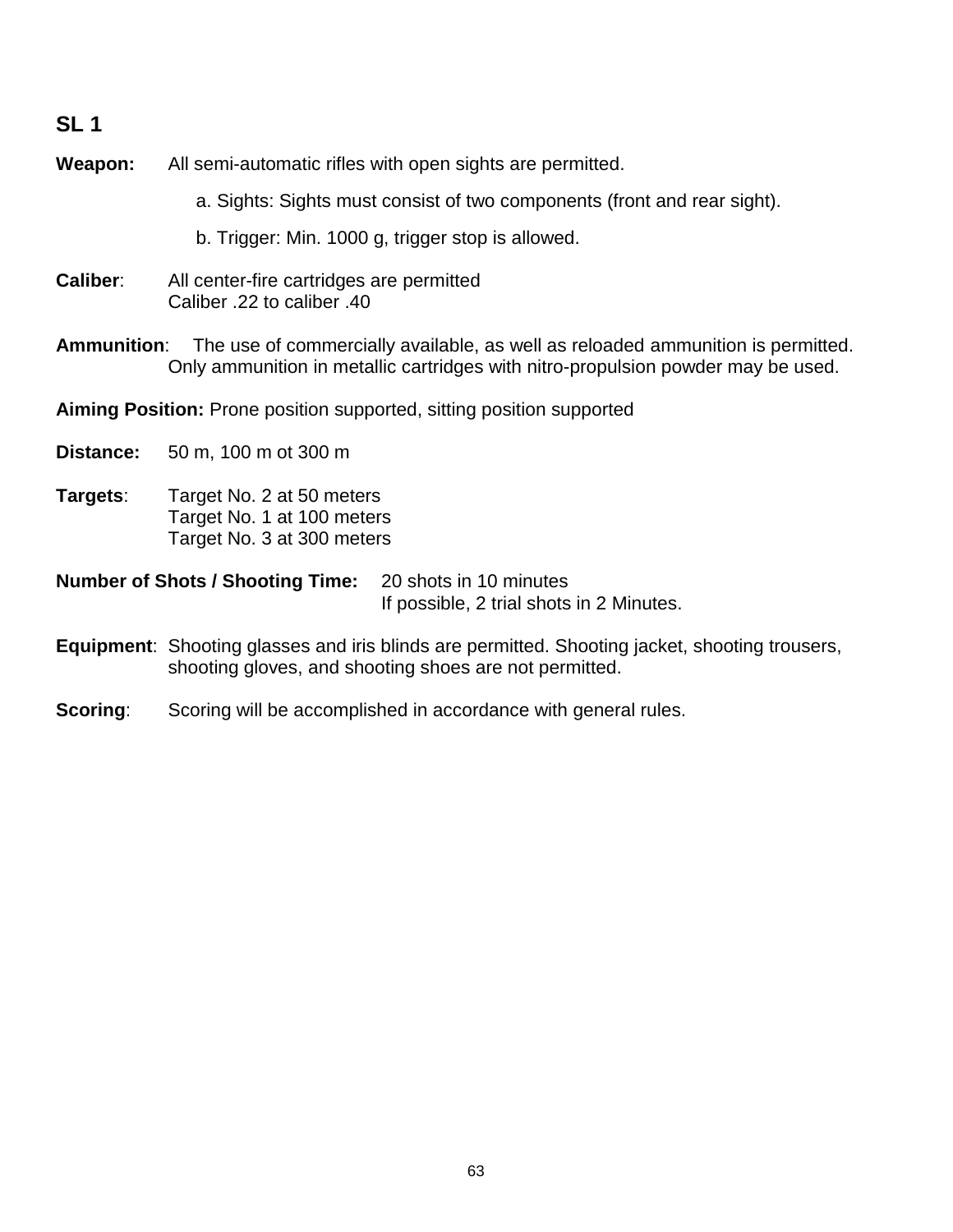# **SL 2**

| Weapon:            | All semi-automatic rifles with open sights are permitted.              |                                                                                                                                                                 |
|--------------------|------------------------------------------------------------------------|-----------------------------------------------------------------------------------------------------------------------------------------------------------------|
|                    |                                                                        | a. Sights: Sights must consist of two components (front and rear sight).                                                                                        |
|                    |                                                                        | b. Trigger: Min. 1000 g, trigger stop is allowed.                                                                                                               |
| <b>Caliber:</b>    | All center-fire cartridges are permitted<br>Caliber .22 to caliber .40 |                                                                                                                                                                 |
| <b>Ammunition:</b> |                                                                        | Only commercially available and reloaded ammunition may be used.                                                                                                |
|                    |                                                                        | Aiming Position: Prone position supported, or sitting position supported                                                                                        |
| Distance:          | 50 m or 100 m                                                          |                                                                                                                                                                 |
| Targets:           | Target No. 1 at 100 meters<br>Target No. 2 at 50 meters                |                                                                                                                                                                 |
|                    | <b>Number of Shots / Shooting Time:</b> 20 shots in 10 minutes         | If possible, 2 trial shots in 2 Minutes.                                                                                                                        |
|                    |                                                                        | <b>Equipment:</b> Shooting glasses and iris blinds are permitted. Shooting jacket, shooting trousers,<br>shooting gloves, and shooting shoes are not permitted. |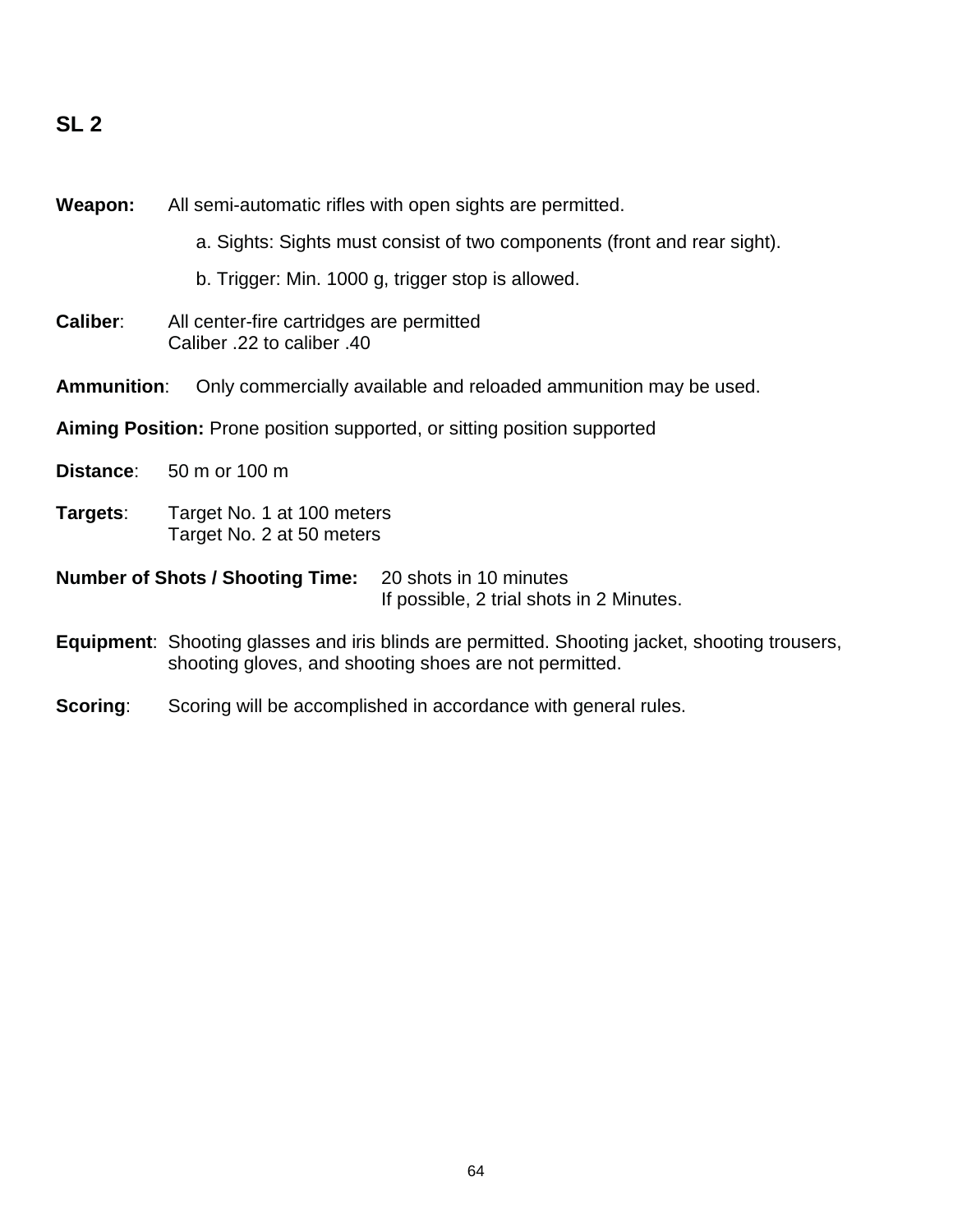| .                  | <b>POR AUGURI GRIP UP UUR GULUI GULUI URU UNU UUR</b>                                                                                                                                                                                                            |
|--------------------|------------------------------------------------------------------------------------------------------------------------------------------------------------------------------------------------------------------------------------------------------------------|
| <b>Weapons:</b>    | a) RF: Standard bolt-action/pump shot guns if they comply with the legal provisions.<br>No pistol grip.                                                                                                                                                          |
|                    | b) SF: Standard semi-automatic shot guns if they comply with the legal provisions.<br>No pistol grip.                                                                                                                                                            |
|                    | Shotgun sights (only front sight and rail) or front and rear sights are allowed.<br>Optical sights are not allowed.                                                                                                                                              |
| Trigger:           | No restrictions, safe operation must be ensured, may not exceed width of trigger guard.                                                                                                                                                                          |
| Stock:             | Must comply with legal provisions                                                                                                                                                                                                                                |
| Caliber:           | 12 gauge                                                                                                                                                                                                                                                         |
| <b>Ammunition:</b> | 48 rounds of slugs. The slugs must mainly consist of lead and, except for the plug<br>screw, may not contain any steel parts. The bullet tips may not project beyond the edge<br>of the sleeve, magnum shots are not permitted. Use of shot gun speed loaders is |

**Aiming position:** Standing, kneeling, sitting, prone position

**RF, SF Bolt-Action/Pump or Semi-automatic Shot Gun**

**Distance**: 25 m, 20 m, 15 m

prohibited.

- **Target**: 2 x BDMP target, sporting rifle
- **Shooting time:** Time shall be taken by electronic timer, conventional stop watches are not allowed.
- **Trial shots:** No trial shots.
- **Equipment**: Shooting glasses and iris blinds are permitted. Shooting jacket, shooting trousers, shooting gloves, and shooting shoes are not permitted.
- **Positions**: a) Starting position: Standing Stock of weapon is at the height of the belt sideways from the shooter's hip. The weapon will be held in horizontal position, muzzle is pointed toward the bullet catcher. The bolt must be open, and the weapon must be put on safety

b) Aiming position: Standing The shooter must stand clear, without any other support, with their two feet on the surface of the shooting range.

(Continues on next page)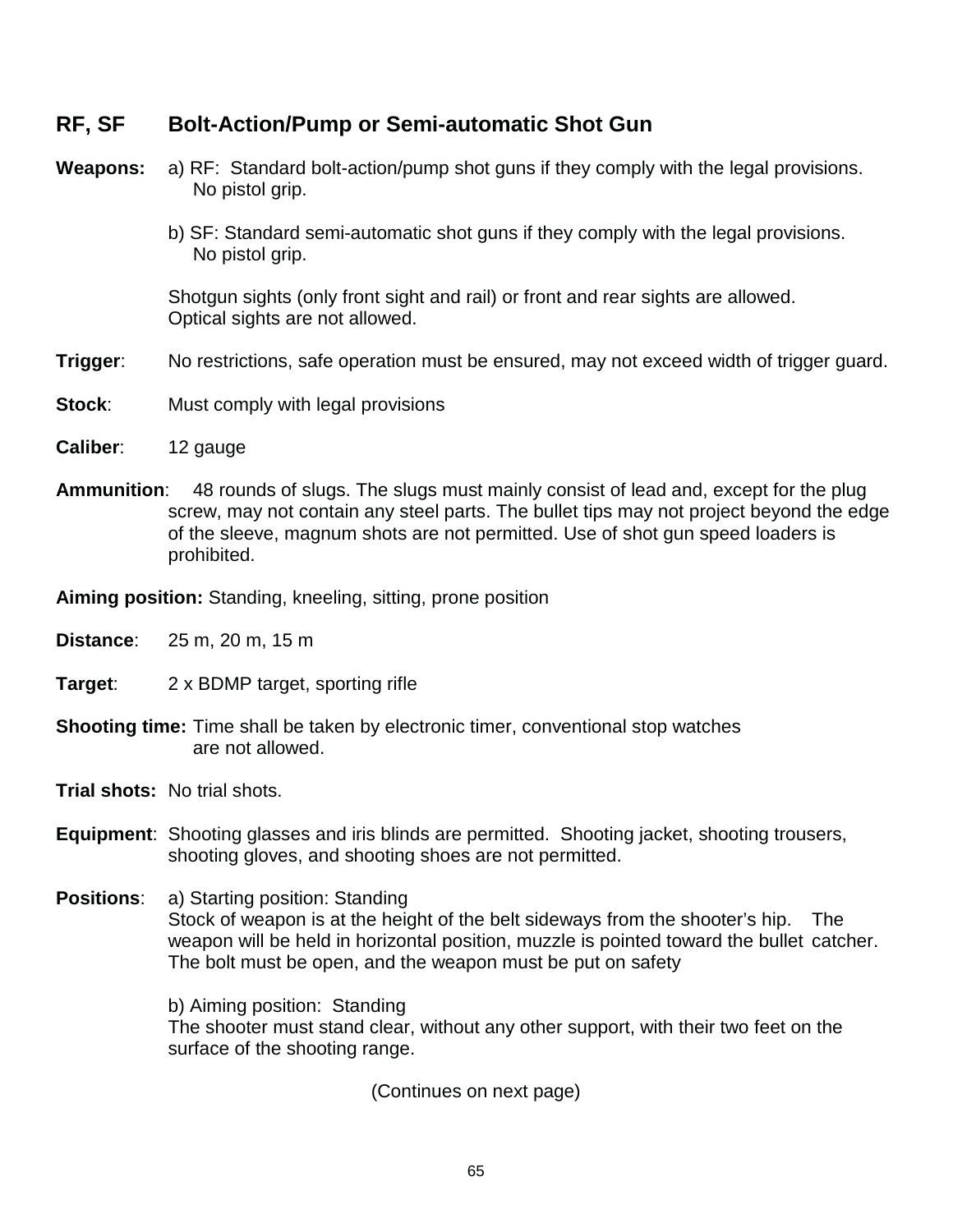c) Aiming position: Prone

.

The shooter lies on the shooting range floor with their head toward the targets. No body parts may protrude beyond the barrel.

d) Aiming position: sitting The shooter sits with both buttocks on the shooting range floor.

e) Aiming position: kneeling One or both knees are on the floor, the buttocks may not touch the range floor.

**Scoring:** For each course the time from the sounding of the start signal to the last shot will be measured for the shooter. After each course the hits will be counted. The hit points divided by the measured time results in the hit factor for the course. The hit factors for the six courses shall be added and result in the final score for the shooter. Hit factors shall be computed to the second decimal point.

> For each course the shooter has a maximum of 90 seconds. If the shooter fails to fire the required eight shots in this time period this course will be scored as DNF (did not finish) with 0 points.

> > Hit in the A Field 5 points Hit in the C Field 3 points Hit in the D Field 1 point Miss 10 points deducted

Too many shots are counted as misses. Violation of procedure per shot 10 points deducted Too many shots fired are also a procedure violation. Overstepping the starting line or protruding of a body part over the starting line is a violation of procedure.

Exceeding of time limit (DNF) 0 points

#### **Weapon Malfunction:**

Neither a weapon nor ammunition malfunction will be recognized. If a course is terminated because of a weapon or ammunition malfunction, the score will be "Did Not Finish" (DNF).

(Continues on next page)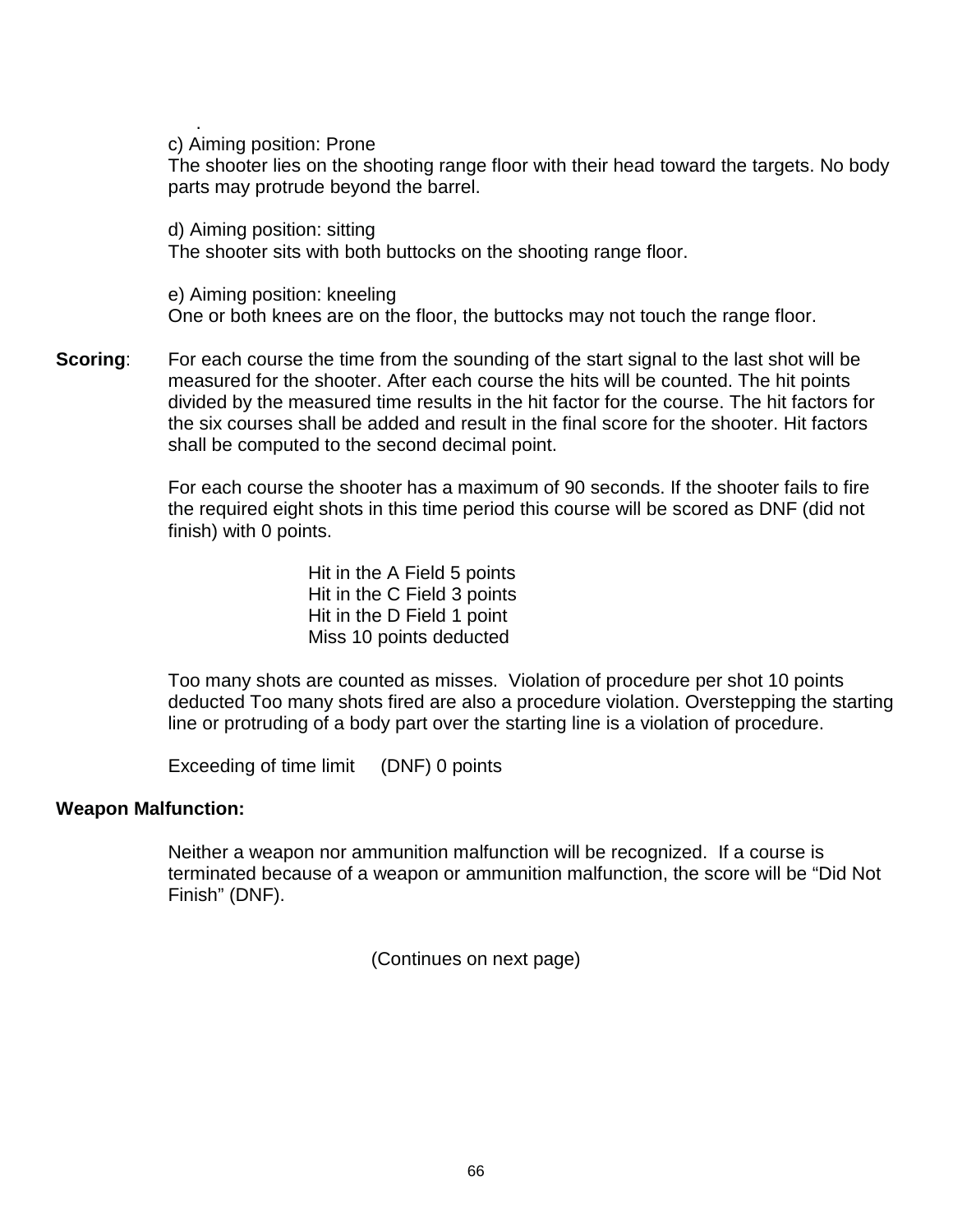#### **Commands:**

#### a) **LOAD YOUR WEAPONS AND GET READY!**

The shooter loads the magazine and charges the shot gun.

#### b) **IS THE SHOOTER READY?**

If the shooter does not respond with no immediately, the range supervisor will continue the procedure.

#### c) **ATTENTION**

The range supervisor activates the timer. The shooter may not change their position until the sounding of the start signal. When the start signal goes off the shooter releases the safety device and executes the course.

#### d) **IF THE SHOOTER IS FINISHED, UNLOAD YOUR WEAPON AND SHOW EMPTY !**

The shooter removes all cartridges in or at the weapon and locks the bolt in the open position. The range supervisor checks, whether the chamber and the magazine are empty and any cartridges attached on the outside were removed.

#### e) **CLOSE WEAPON AND TAKE DOWN FROM SHOULDER!**

The shooter closes the rifle and takes it down empty in direction of the bullet catch.

#### f) **OPEN WEAPON AND ENGAGE SAFETY DEVICE !**

The shooter opens the bolt of the weapon and puts it on safety.

#### g) **SAFETY !**

**Safety rules:** The standard safety regulations for the handling of weapons apply. The only persons present on the shooting range are the shooter and the range officer.

#### **Each violation of the safety regulations results in immediate disqualification of the shooter.**

**Procedure:** 6 Courses – 8 shots per course Target Distance 25 m: 1. Course: 2 shots each at the two targets, standing - reload four cartridges – 2 shots each at both two targets, standing

#### 2. Course:

- 2 shots each at the two targets, standing
- Assume prone position, reload four cartridges –
- 2 shots each at both targets in prone position

(Continues on next page)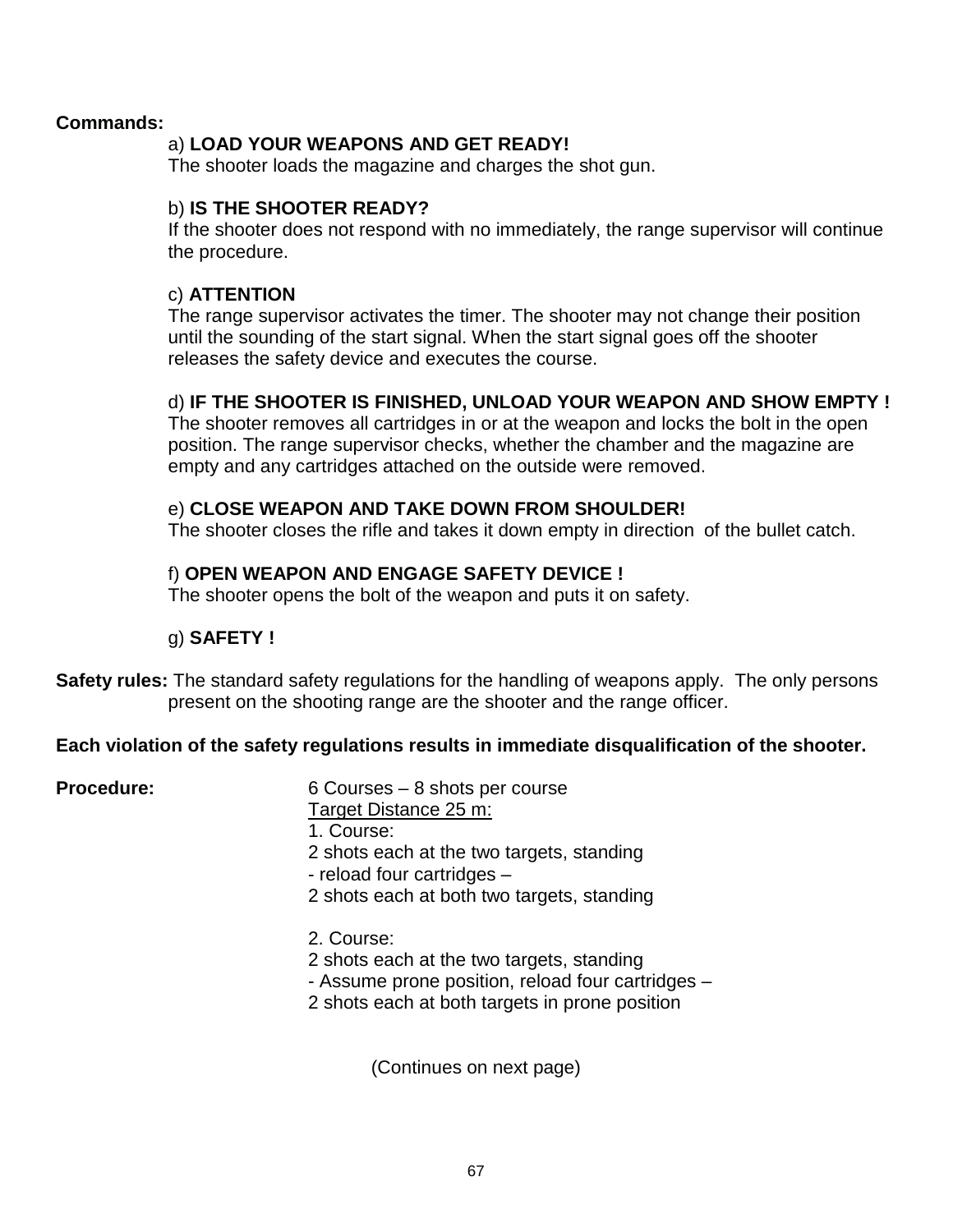Target Distance 20 m:

3. Course

2 shots each at both targets, standing

-reload four cartridges –

2 shots each at both targets, standing

4. Course

2 shots each at both targets, standing

- assume sitting position, reload 4 cartridges –

2 shots each at both targets, sitting

Target Distance 15 m:

5. Course

2 shots each at both targets, standing

-reload four cartridges –

2 shots each at both targets, standing

6. Course

2 shots each at both targets, standing

- assume kneeling position, reload 4 cartridges –

2 shots each at both targets, kneeling

**Number of team members:** 4 shooters, the lowest score may be deleted.

| <b>Classification: Bolt-Action/Pump Shot Gun</b> | Hit factor   |
|--------------------------------------------------|--------------|
| <b>High Master</b>                               | from 24.01   |
| <b>Master</b>                                    | from 21.01   |
| Expert                                           | from 18.01   |
| Sharpshooter                                     | from $14.01$ |
| Marksman                                         | up to 14.00  |
| Semi-automatic Shot Gun                          | Hit factor   |
| <b>High Master</b>                               | from 28.01   |
| <b>Master</b>                                    | from $24.01$ |
| Expert                                           | from 20.01   |
| Sharpshooter                                     | from 15.01   |
| Marksman                                         | up to 15.00  |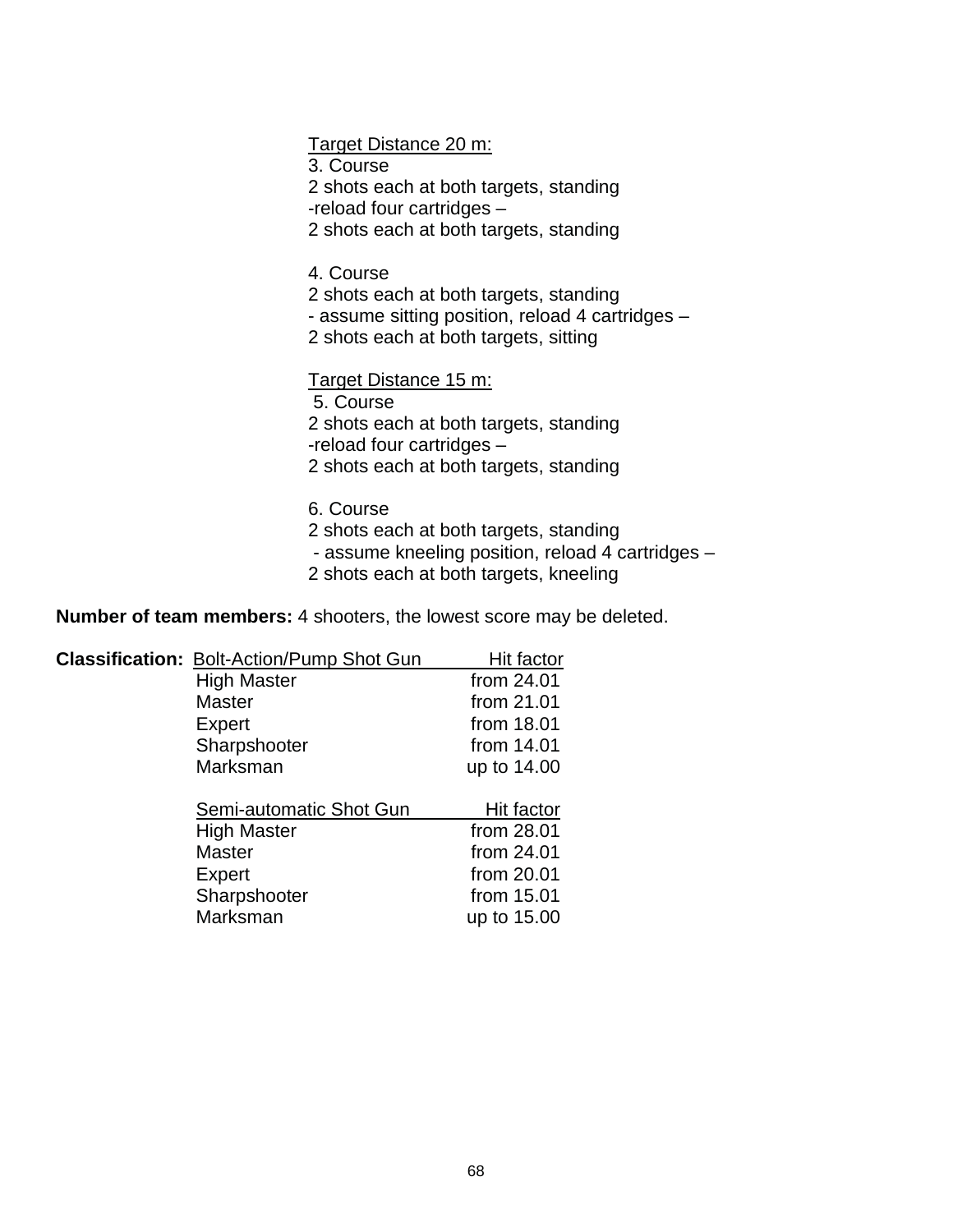| LAG <sub>1</sub> | <b>Lever-Action Rifles</b>                                                                                                                                                      |
|------------------|---------------------------------------------------------------------------------------------------------------------------------------------------------------------------------|
| Weapon:          | All lever-action rifles with open sights are permitted.                                                                                                                         |
|                  | a. Sights: Sights must consist of two components (front and rear sight)                                                                                                         |
|                  | b. Trigger: Min. 1000 g, trigger stop is not allowed.                                                                                                                           |
|                  | c. Stock: Changes to the exterior stock and hardware fastening parts are not allowed<br>(suspension of the system in the stock is permitted).                                   |
| Caliber:         | All center-fire cartridges for rifles are permitted<br>.45. Caliber .22 to caliber                                                                                              |
|                  | Ammunition: The use of commercially available, as well as reloaded ammunition is permitted.<br>Only ammunition in metallic cartridges with nitro-propulsion powder may be used. |
|                  | Aiming Position: Prone position supported, sitting position supported                                                                                                           |
| Distance:        | 50 m or 100 m                                                                                                                                                                   |
| Targets:         | Target No. 1 at 100 meters<br>Target No. 2 at 50 meters                                                                                                                         |
|                  | <b>Number of Shots / Shooting Time:</b><br>20 shots in 10 minutes.<br>If possible, 2 trial shots in 2 Minutes.                                                                  |
|                  | <b>Equipment:</b> Shooting glasses and iris blinds are permitted. Shooting jacket, shooting trousers,<br>shooting gloves, and shooting shoes are not permitted.                 |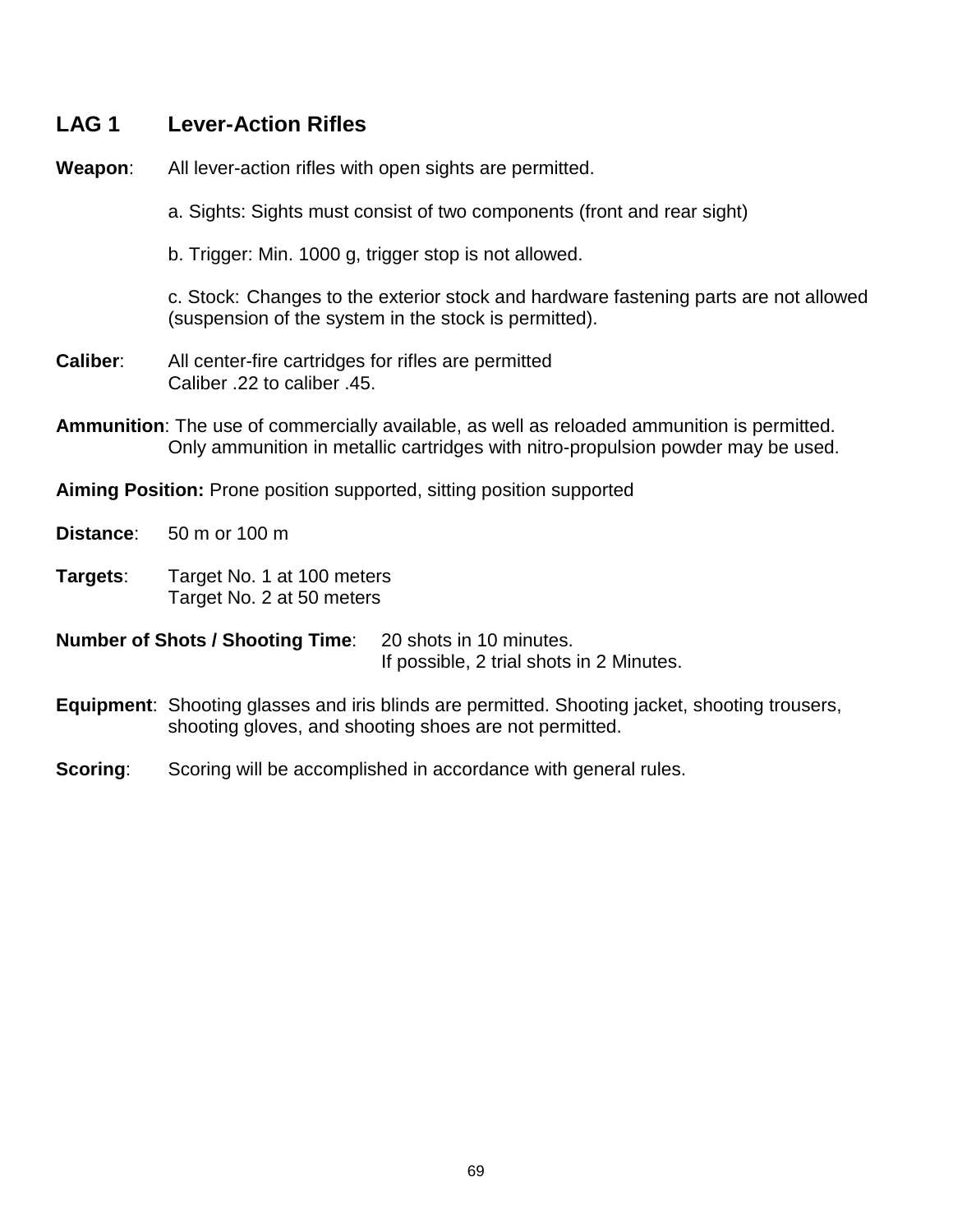| LAG <sub>2</sub> | <b>Lever-Action Rifles</b>                                                                                                                                                              |
|------------------|-----------------------------------------------------------------------------------------------------------------------------------------------------------------------------------------|
| Weapon:          | All lever-action rifles with open sights are permitted.                                                                                                                                 |
|                  | a. Sights: Sights must consist of two components (front and rear sight)                                                                                                                 |
|                  | b. Trigger: Min. 1000 g, trigger stop is not allowed.                                                                                                                                   |
|                  | c. Stock: Changes to the exterior stock and hardware fastening parts are not allowed<br>(suspension of the system in the stock is permitted).                                           |
| Caliber:         | All center-fire cartridges for rifles are permitted<br>Caliber .38 to caliber .45.                                                                                                      |
|                  | <b>Ammunition</b> : The use of commercially available, as well as reloaded ammunition is permitted. Only<br>ammunition in metallic cartridges with nitro-propulsion powder may be used. |
|                  | <b>Aiming Position:</b> Prone position supported, sitting position supported                                                                                                            |
| Distance:        | 50 m or 100 m                                                                                                                                                                           |
| Targets:         | Target No. 1 at 100 meters<br>Target No. 2 at 50 meters                                                                                                                                 |
|                  | <b>Number of Shots / Shooting Time:</b><br>20 shots in 10 minutes.<br>If possible, 2 trial shots in 2 Minutes.                                                                          |
|                  | Equipment: Shooting glasses and iris blinds are permitted. Shooting jacket, shooting trousers,<br>shooting gloves, and shooting shoes are not permitted.                                |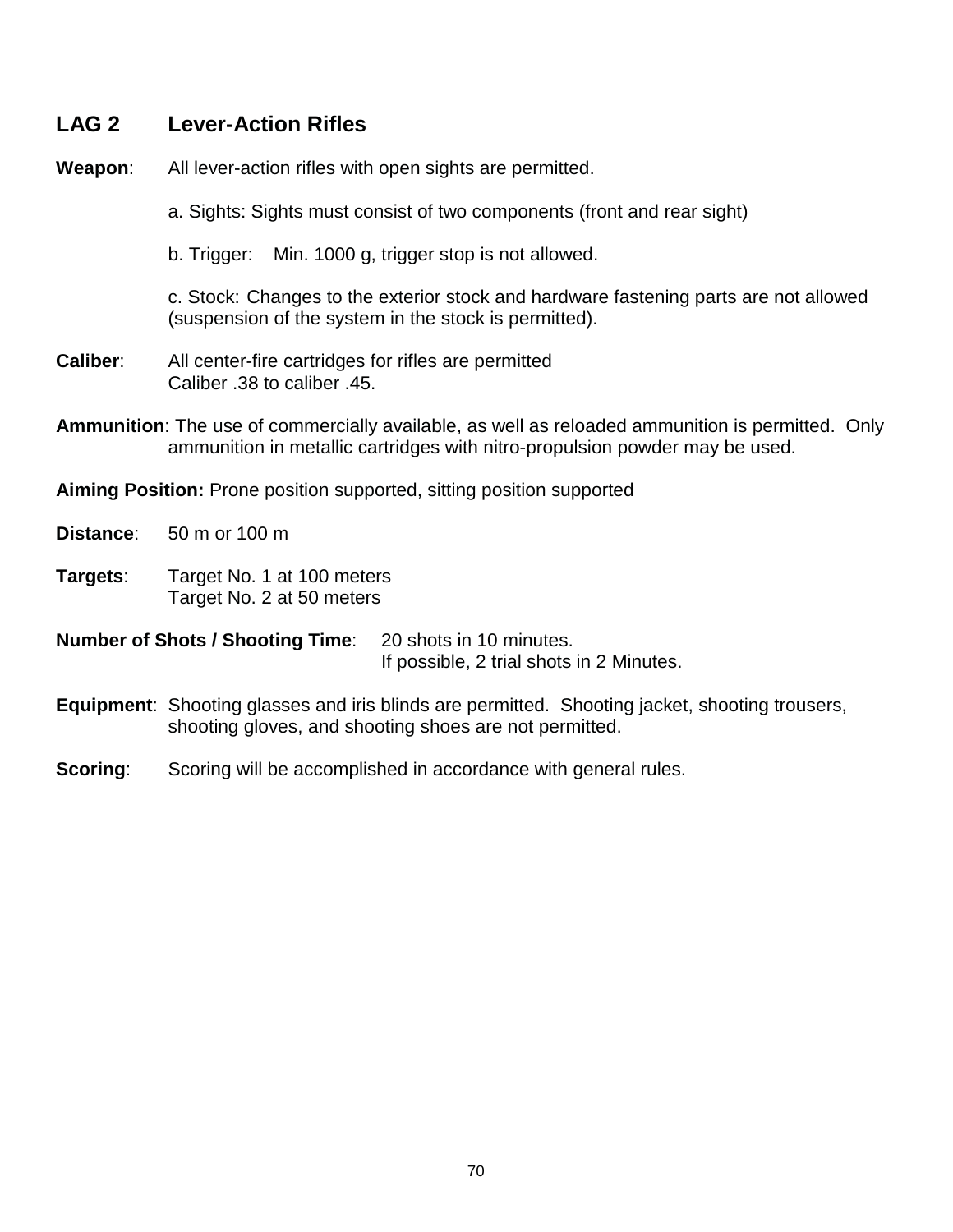# **LAG 3 Lever-Action Rifles**

| Weapon:                                                                                                     | All lever-action rifles with open sights are permitted.                                                                                                         |
|-------------------------------------------------------------------------------------------------------------|-----------------------------------------------------------------------------------------------------------------------------------------------------------------|
|                                                                                                             | a. Sights: Sights must consist of two components (front and rear sight)                                                                                         |
|                                                                                                             | b. Trigger: Min. 1000 g, trigger stop is not allowed.                                                                                                           |
|                                                                                                             | c. Stock: Changes to the exterior stock and hardware fastening parts are not allowed<br>(suspension of the system in the stock is permitted).                   |
| <b>Caliber:</b>                                                                                             | All weapons must have caliber .22Ir.                                                                                                                            |
| <b>Ammunition:</b>                                                                                          | Only commercially available ammunition may be used.                                                                                                             |
|                                                                                                             | <b>Aiming Position:</b> Prone position supported, sitting position supported                                                                                    |
| Distance:                                                                                                   | 50 m or 100 m                                                                                                                                                   |
| Targets:                                                                                                    | Target No. 1 at 100 meters<br>Target No. 2 at 50 meters                                                                                                         |
| <b>Number of Shots / Shooting Time:</b> 20 shots in 10 minutes.<br>If possible, 2 trial shots in 2 Minutes. |                                                                                                                                                                 |
|                                                                                                             | <b>Equipment:</b> Shooting glasses and iris blinds are permitted. Shooting jacket, shooting trousers,<br>shooting gloves, and shooting shoes are not permitted. |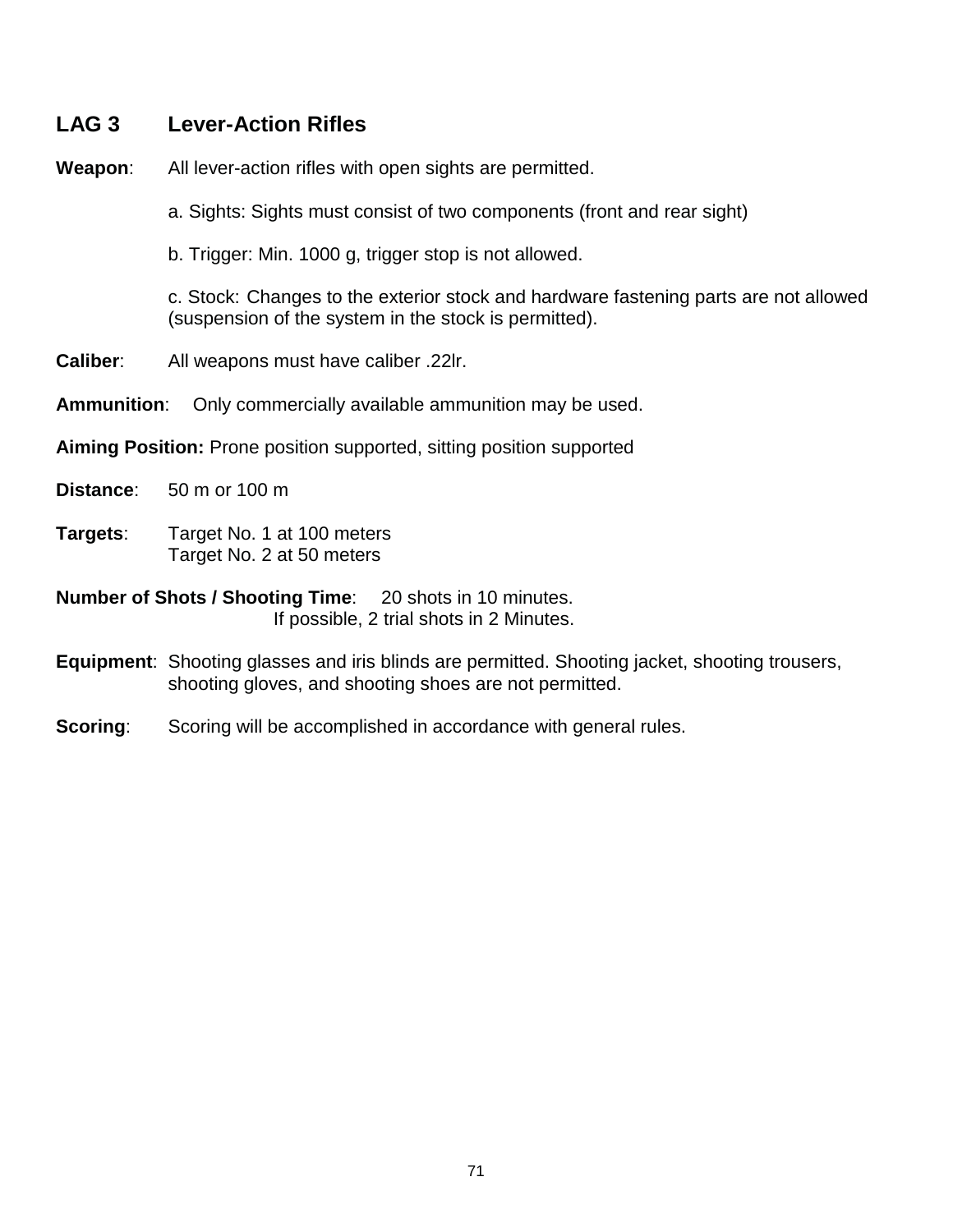# **JG Hunting Rifle**

**Eligible Personel:** Only persons who are entitled to shoot for hunting purposes.

**Weapon**: All commercially available hunting long guns, bolt-action and semi-automatic rifles that are in accordance with German hunting law (only hunting-type no military weapons) are permitted, single-shot and combination weapons only if they were purchased for hunting purposes.

> a. Weight: The weight of the weapon may not exceed 5 kilograms to include the aiming device.

- b. Trigger: Optional
- c. Stock: Stock and stock caps may not have any adjustment devices.
- d. Sights: Legal optical sights of all types are allowed.
- **Caliber**: All legal hunting ammunition, with a sleeve length of 33 mm, with minimum caliber 22 Hornet.
- **Ammunition**: The use of commercially available, as well as reloaded ammunition is permitted. Only ammunition in metallic cartridges with nitro-propulsion powder may be used. Full-jacketed bullets may not be used.

**Aiming Position:** The hunter's aiming position for moving targets shall be assumed.

**Procedure**: 5 shots at target no. 6 or 7, standing supported (100 m)

5 shots at target no. 8, standing, unsupported (100 m)

5 shots at target no. 9, prone position, unsupported (100 m)

5 shots at target no. 10 (running boar), standing, unsupported.

The target travels across a 6 m wide opening. The target moves from right to left in approx. 1.8 to 2.0 seconds.

**Scoring:** Scoring will be accomplished in accordance with general rules.

Maximum number of hits 200 points.

In case of an equal number of hits, the better result at the individual targets, in the sequence: moving target, target no. 8, target no. 9, and target no. 6 and/or no. 7 shall be the decisive factor.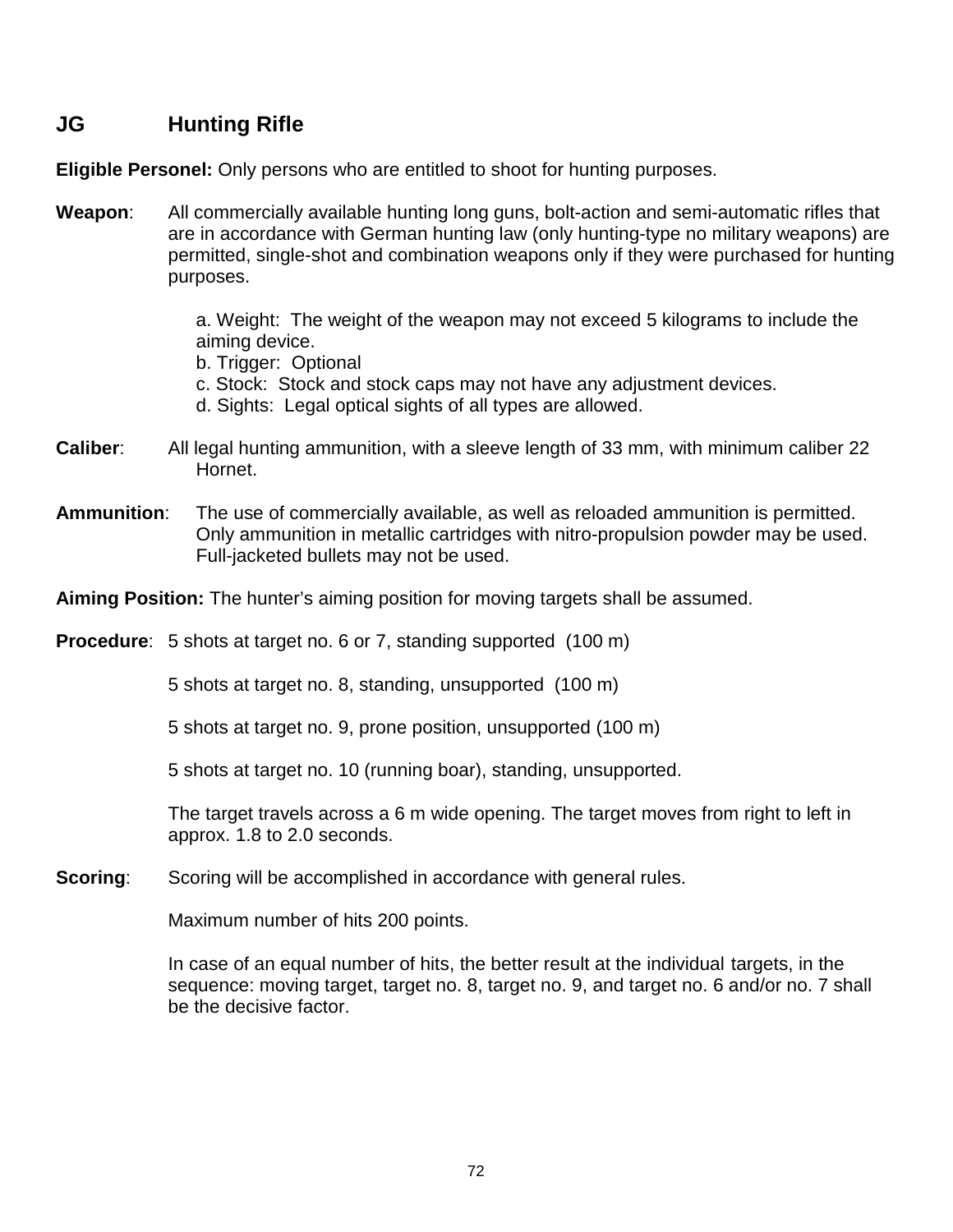## **Trap**

**Weapon**: All shotguns - including semi-automatic, except for bolt-action, are permitted.

Sights: Shotgun sights with rail and front sight are allowed.

**Caliber**: Caliber 12 and smaller

**Ammunition**: The shot load may not exceed 36 grams, the shot size may not exceed 2.5 mm and the length of the cartridge may not exceed 70 mm. Specifications may deviate according to the range location.

**Aiming Position:** The hunter's aiming position shall be assumed.

- **Targets**: Clay pigeons must have an approx. diameter of 11 cm, a height from 25 to 28.5 mm, and an approx. weight of 100 to 110 grams.
- **Procedure**: The shooter will fire at 15 clay pigeons from a distance of 11 m from the machine(s) built in the trap house.

The shotgun may only be brought into aiming position when the pigeon becomes visible.

The rules of the German Hunters Association (DJV) apply for the adjustment of the machines.

**Scoring:** A clay pigeon is considered hit when, as a result of the shot, it is clearly visible that one part of it breaks off.